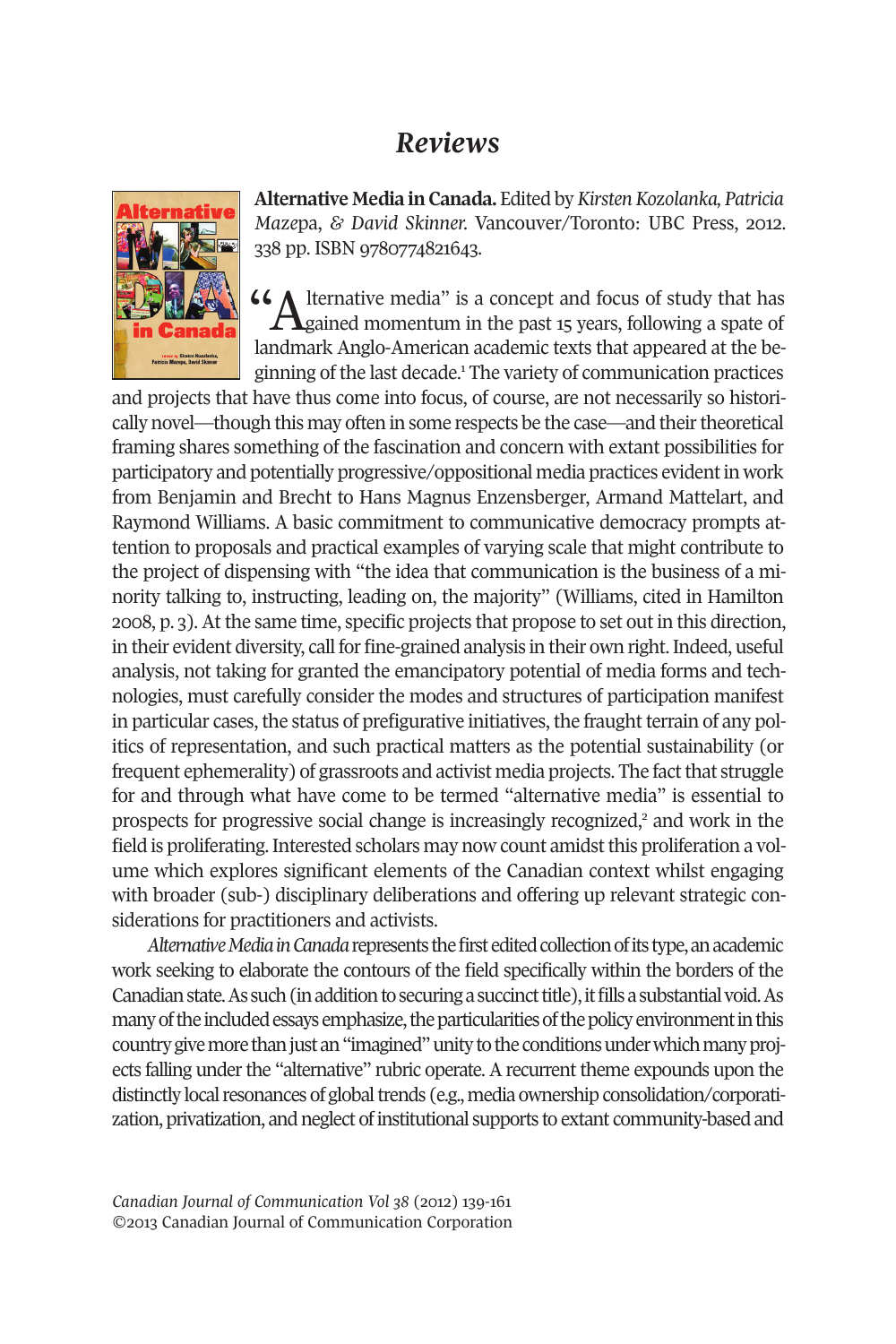public service media), at times usefully complemented by a comparative perspective. David Skinner's piece (Chapter 1), for example, contrasts US and Canadian contexts with an eye to prospects for "sustainability" in alternative media projects—a topic usefully framed with reference to the potential synergies to be generated bymovements (unfortunately less successfully developed north of the  $49<sup>th</sup>$  than south of it) which bring together critics of corporate media, "alternative" producers, supporters of community participation and self-representation, issue-based campaigners for social justice, and communication policy advocates.

To the credit of its editors and contributors, the book possesses a coherence that is not always evident in edited volumes. Clearly the result of sustained collaboration amongst many of the included authors—the range of focus very much reflective of recent gatherings of engaged academics and practitioners such as the *Making Media Public* conference at York University in 2010—the collection gathers together offerings that fill in the parochial (and not-so-parochial) specifics necessary to construct a global view of how the Canadian experience lines up with concerns raised by a literature often focused elsewhere. The individual essays seek systematically to point out the venues and institutions in which participatory opportunities exist (albeit often under mounting threat), present case studies of relevant media organizations, publications, programming, and movement activity, and offer theoretical reflections as to the salient components of an answerto the basic question: just what makes alternative media alternative? Typical of such efforts, the selection could prompt some discussion of lacunae in scope3—an issue especially germane to a collection that is the first of its type. The editors explicitly recognize this dilemma. In addition to the relatively comprehensive compilation that follows, and alongside the caveat that coverage of francophone Québec is "relatively light" (p. 5), they furnish a bibliographic résumé in their introduction (pp. 10–15), which directs the reader to a wealth of important works that supplement the account(s) on offer, an effort that stands on its own as an exercise in context-setting as concise as it is useful.

While sometimes shading towards an encyclopaedic flavour, overviews of different niches within the alternative mediascape cover a great deal of recent historical and (social) geographic ground, paying mind to the genesis and current fortunes of forms such as community radio and television, "educasting" (public service educational broadcasting), and subfields such as indigenous and "ethnic" media. At their best, these offer added emphasis to common themes (e.g., the importance of supports contra the interests of media conglomerates institutionalized in CanadianRadio-television Telecommunications Commission [CRTC] regulation), illustrate innovative efforts to mobilize existing resources, and present some direction for action. In this regard, Michael Lithgow's chapter on community television (Chapter 6) is exemplary. Lithgow presents analysis insisting upon the pressing need to secure independent management of funds earmarked under CRTC mandate for community programming and ensure accountability from the cable companies that are compelled to provide that funding. The chapter further describes vital examples of what forms such programming could take, even under difficult conditions (e.g., Vancouver's "Fearless TV," focused on selfrepresentations of a resident community in the economically deprived Downtown Eastside, which is otherwise faced with a dearth of positive media portrayals not un-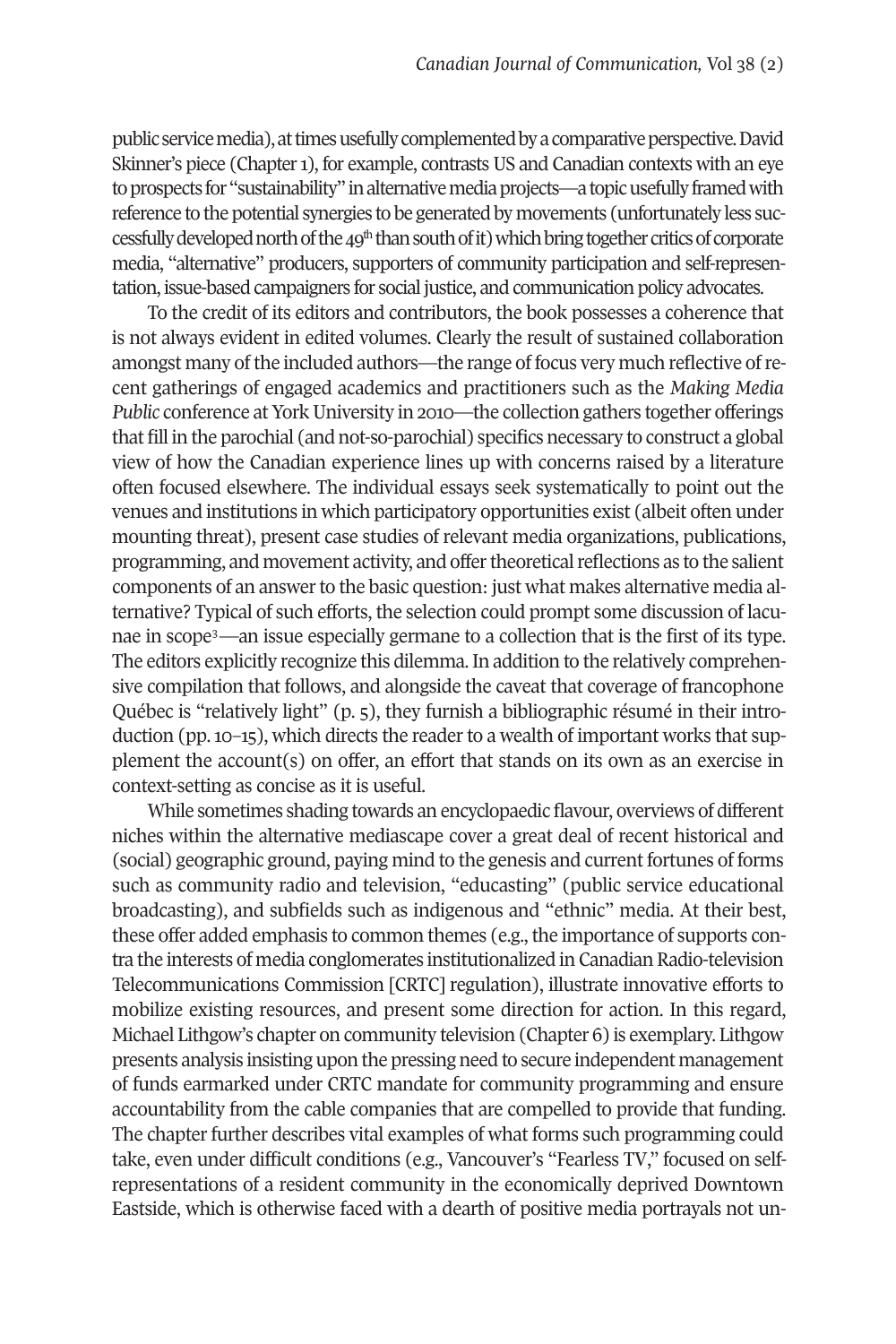connected with advancing gentrification) before finally holding out the prospect of creating "a network of community-media resource centres" (p. 137) envisioned as infrastructure for "subsidized cultural access" (p. 143).

Other case studies within the book present divergent examples that prompt reflection upon the very different practices, codes, and functions associated with different types of "alternative" media, and upon the varying aims and quotidian challenges of media done differently. These include Barbara Freeman's chapter, which traces the course of three vital feminist periodicals in the latter decades of the 20<sup>th</sup> century (Chapter 4), Sonja Macdonald's (Chapter 5) take on theReal News Network (an online provider of news contentintended to challenge corporate agenda-setting and perspectives while maintaining standards associated with professional journalism), and Sandra Jeppesen's chapter on DIY 'zines and environmental "direct action" in the context of anarchist activist subcultures (Chapter 13).

Contributions of a more strictly theoretical bent engage problems inherent in a field of study that brings under one conceptual bannerthe production and circulation of such diverse media artefacts. Among the tasks of theory in this field is to seek some delimitation or to posit axes of analytical differentiation, and to seize upon under-considered dimensions of the promise and challenge posed by an admittedly diffuse conception. Scott Uzelman, for example (Chapter 3), seeks to underscore the radical alterity of what he calls "autonomous" media, defined by their "autonomy from hegemonic communication practices, organizationalforms, modes of governance, processes of production, relationships to audiences and users, and professional norms" (p. 83) above and beyond independence of state and market influence, focusing not only on the challenging oppression in terms of content, "but also through the social relations and subjectivities they foster" (p. 83). Nicole Cohen (Chapter 10), in another contribution of particular interest for its treatment of an issue widely noted but seldom taken up in depth, presents labour as a category which both grants insight into what animates some alternative media projects and presents a means of problematizing and potentially rethinking aspects of organization and practice toward greater sustainability and inclusiveness. Across the range of contributions, the reader finds an emphasis on process/participation, organization and structure, with less detailed consideration of content/form—in keeping, perhaps, with its extensive scope and with the framework invoked for coherence, though also consistent with tendencies in the field at large.

As the editors suggest, departing from Mattelart's statement that "the totality of relations of production and social relations" (p. 1) are intimately integrated in the legitimating functions ofthe corporate media industries, efforts to reconfigure the media system along democratic lines "must include changes in media structures, participation, and activism together" in order to "confront power in the many modes of its production and reproduction that support its inequalities" (p. 1). The examples described and elaborated upon in *Alternative Media in Canada* are indeed "as diverse as the publics they express, bring together, and activate" (p. 3), yet the collection does succeed to a significant degree in attaining a certain thematic unity under this framework. As the first book to focus a wide-angle lens upon "alternative media" within the borders ofthe Canadian state,*Alternative Media in Canada* stands out as a unique resource